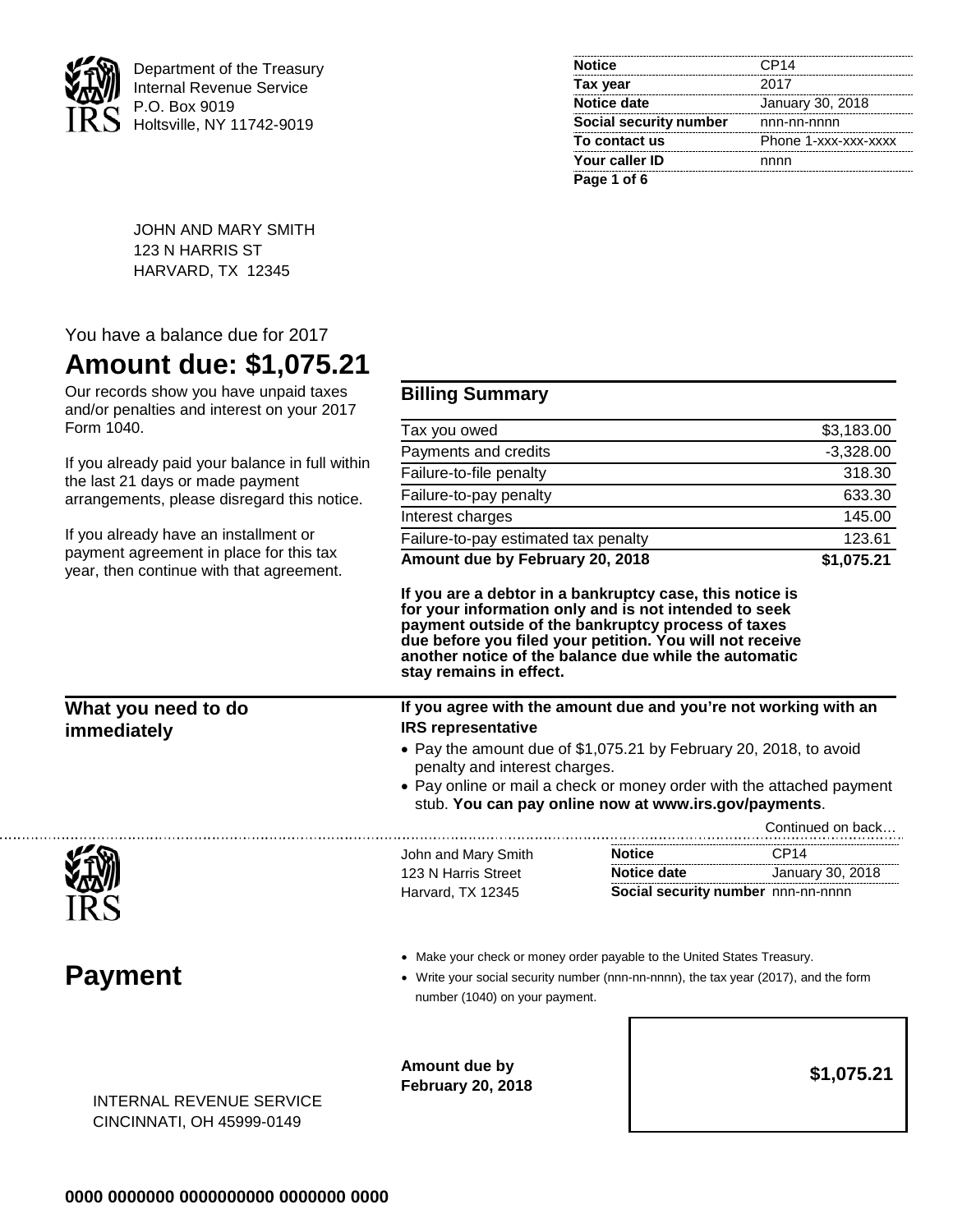|                                                |                                                                                                                                                                                                                                                                                                                                                                                                                                                                                                                                                                                                                                                                                                                                                                                                                                                                                                                                                                                                                  | <b>Notice</b>      | CP <sub>14</sub>                                                                                                                                                                                                             |
|------------------------------------------------|------------------------------------------------------------------------------------------------------------------------------------------------------------------------------------------------------------------------------------------------------------------------------------------------------------------------------------------------------------------------------------------------------------------------------------------------------------------------------------------------------------------------------------------------------------------------------------------------------------------------------------------------------------------------------------------------------------------------------------------------------------------------------------------------------------------------------------------------------------------------------------------------------------------------------------------------------------------------------------------------------------------|--------------------|------------------------------------------------------------------------------------------------------------------------------------------------------------------------------------------------------------------------------|
|                                                |                                                                                                                                                                                                                                                                                                                                                                                                                                                                                                                                                                                                                                                                                                                                                                                                                                                                                                                                                                                                                  | Tax year           | 2017                                                                                                                                                                                                                         |
|                                                |                                                                                                                                                                                                                                                                                                                                                                                                                                                                                                                                                                                                                                                                                                                                                                                                                                                                                                                                                                                                                  | <b>Notice date</b> | January 30, 2018                                                                                                                                                                                                             |
|                                                |                                                                                                                                                                                                                                                                                                                                                                                                                                                                                                                                                                                                                                                                                                                                                                                                                                                                                                                                                                                                                  |                    | Social security number nnn-nn-nnnn                                                                                                                                                                                           |
|                                                |                                                                                                                                                                                                                                                                                                                                                                                                                                                                                                                                                                                                                                                                                                                                                                                                                                                                                                                                                                                                                  | Page 2 of 6        |                                                                                                                                                                                                                              |
| What you need to do immediately -<br>continued | If you agree with the amount due and you're not working with an IRS<br>representative - continued                                                                                                                                                                                                                                                                                                                                                                                                                                                                                                                                                                                                                                                                                                                                                                                                                                                                                                                |                    |                                                                                                                                                                                                                              |
|                                                | If you disagree with the amount due<br>Be sure to have your account information available when you call.                                                                                                                                                                                                                                                                                                                                                                                                                                                                                                                                                                                                                                                                                                                                                                                                                                                                                                         |                    | Call us at 1-xxx-xxx-xxxx to review your account with a representative.                                                                                                                                                      |
|                                                | hear from you.                                                                                                                                                                                                                                                                                                                                                                                                                                                                                                                                                                                                                                                                                                                                                                                                                                                                                                                                                                                                   |                    |                                                                                                                                                                                                                              |
| <b>Payment options</b>                         | We'll assume you agree with the information in this notice if we don't<br>Pay now electronically<br>We offer free payment options to securely pay your tax bill directly from<br>your checking or savings account. When you pay online or with your<br>mobile device, you can:<br>• Receive instant confirmation of your payment<br>• Schedule payments in advance<br>• Reschedule or cancel a payment before the due date<br>You can also pay by debit or credit card for a small fee. To see all of our<br>payment options, visit www.irs.gov/payments.<br><b>Payment plans</b><br>If you can't pay the full amount you owe, pay as much as you can now<br>and make arrangements to pay your remaining balance. Visit<br>www.irs.gov/paymentplan for more information on installment<br>agreements and online payment agreements. You can also call us at 1-<br>800-829-0922 to discuss your options.<br><b>Offer in Compromise</b><br>An offer in compromise allows you to settle your tax debt for less than |                    |                                                                                                                                                                                                                              |
|                                                | For more information, visit www.irs.gov/offers.                                                                                                                                                                                                                                                                                                                                                                                                                                                                                                                                                                                                                                                                                                                                                                                                                                                                                                                                                                  |                    | the full amount you owe. If we accept your offer, you can pay with either<br>a lump sum cash payment plan or periodic payment plan. To see if you<br>qualify, use the Offer in Compromise Pre-Qualifier tool on our website. |
|                                                |                                                                                                                                                                                                                                                                                                                                                                                                                                                                                                                                                                                                                                                                                                                                                                                                                                                                                                                                                                                                                  |                    |                                                                                                                                                                                                                              |

[Back of payment stub]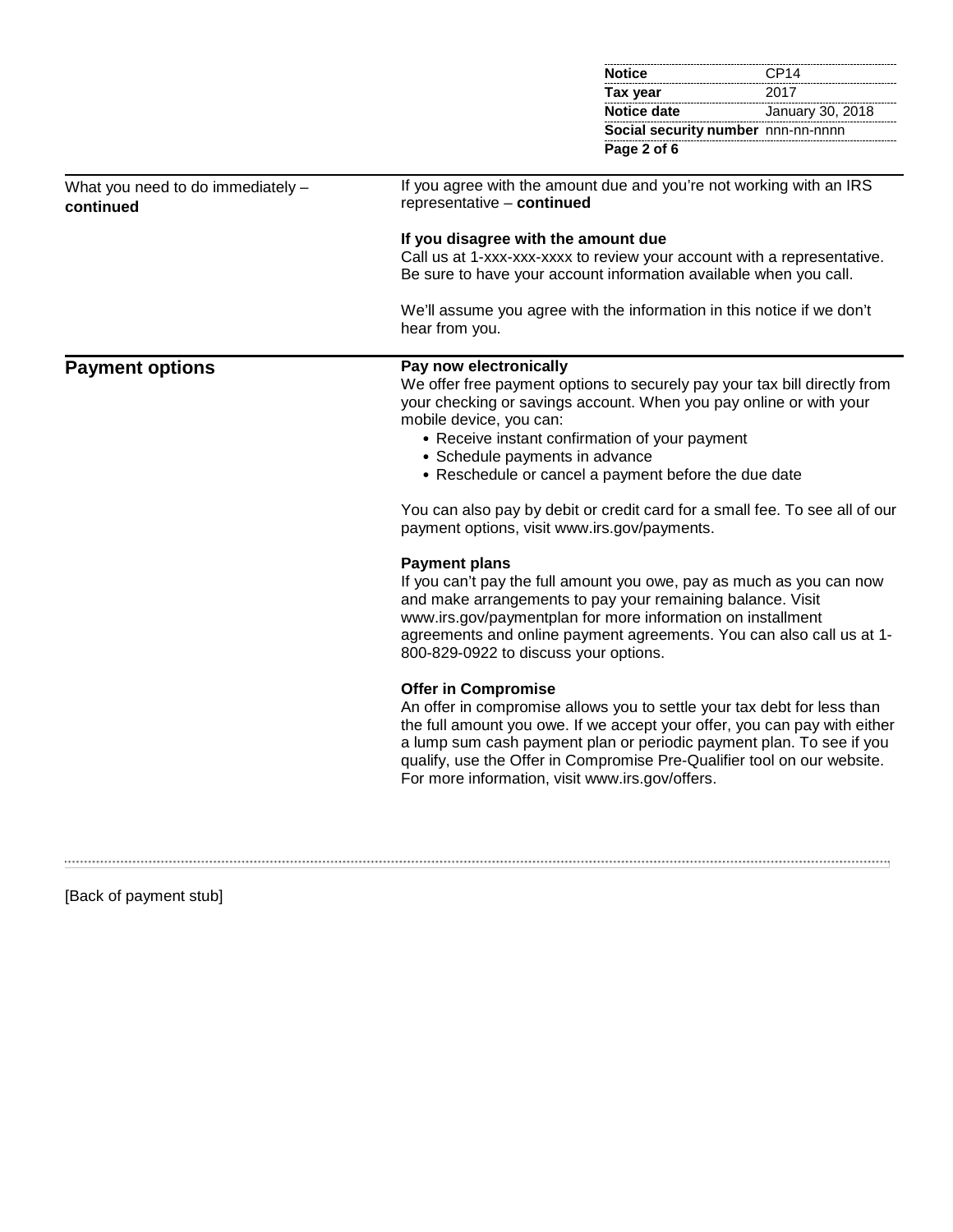|                           |                                                                                                                                                                                                                                                                                                                                               | <b>Notice</b>                                                                                                                                                                                                                    | CP <sub>14</sub> |
|---------------------------|-----------------------------------------------------------------------------------------------------------------------------------------------------------------------------------------------------------------------------------------------------------------------------------------------------------------------------------------------|----------------------------------------------------------------------------------------------------------------------------------------------------------------------------------------------------------------------------------|------------------|
|                           |                                                                                                                                                                                                                                                                                                                                               | Tax year                                                                                                                                                                                                                         | 2017             |
|                           |                                                                                                                                                                                                                                                                                                                                               | <b>Notice date</b>                                                                                                                                                                                                               | January 30, 2018 |
|                           |                                                                                                                                                                                                                                                                                                                                               | Social security number                                                                                                                                                                                                           | nnn-nn-nnnn      |
|                           |                                                                                                                                                                                                                                                                                                                                               | Page 3 of 6                                                                                                                                                                                                                      |                  |
| Payment options-continued | Account balance and payment history                                                                                                                                                                                                                                                                                                           | For information on how to obtain your current account balance or<br>payment history, go to www.irs.gov/balancedue.                                                                                                               |                  |
|                           |                                                                                                                                                                                                                                                                                                                                               | If you already paid your balance in full within the past 21 days or made<br>payment arrangements, please disregard this notice.                                                                                                  |                  |
|                           | account.                                                                                                                                                                                                                                                                                                                                      | If you think we made a mistake, call 1-xxx-xxx-xxxx to review your                                                                                                                                                               |                  |
| If we don't hear from you | charges.                                                                                                                                                                                                                                                                                                                                      | Pay \$1,075.21 by February 20, 2017, to avoid penalty and interest                                                                                                                                                               |                  |
| <b>Penalties</b>          |                                                                                                                                                                                                                                                                                                                                               | We are required by law to charge any applicable penalties                                                                                                                                                                        |                  |
| <b>Failure-to-file</b>    | Description                                                                                                                                                                                                                                                                                                                                   |                                                                                                                                                                                                                                  | Amount           |
|                           | <b>Total failure-to-file</b>                                                                                                                                                                                                                                                                                                                  |                                                                                                                                                                                                                                  | \$318.30         |
|                           |                                                                                                                                                                                                                                                                                                                                               | We assess a 5% monthly penalty for filing your return late for each<br>month or part of a month the return is late, for up to 5 months.                                                                                          |                  |
|                           | 1/2% for each month or part of a month.                                                                                                                                                                                                                                                                                                       | When a penalty for paying late applies for the same month, the amount<br>of the penalty for filing late for that month is reduced by the amount of<br>the penalty for paying late for that month. The penalty for paying late is |                  |
|                           | We base the monthly penalty for filing late on the tax required to be<br>shown on the return that you didn't pay by the original return due date,<br>without regard to extensions. We base the monthly penalty for paying<br>late on the net unpaid tax at the beginning of each penalty month<br>folowing the payment due date for that tax. |                                                                                                                                                                                                                                  |                  |
|                           | that you didn't pay on time, whichever is less.                                                                                                                                                                                                                                                                                               | When an income tax return is more than 60 days late, the minimum<br>penalty is \$135 or 100% of the tax required to be shown on the return                                                                                       |                  |
|                           | (Internal Revenue Code Section 6651)                                                                                                                                                                                                                                                                                                          |                                                                                                                                                                                                                                  |                  |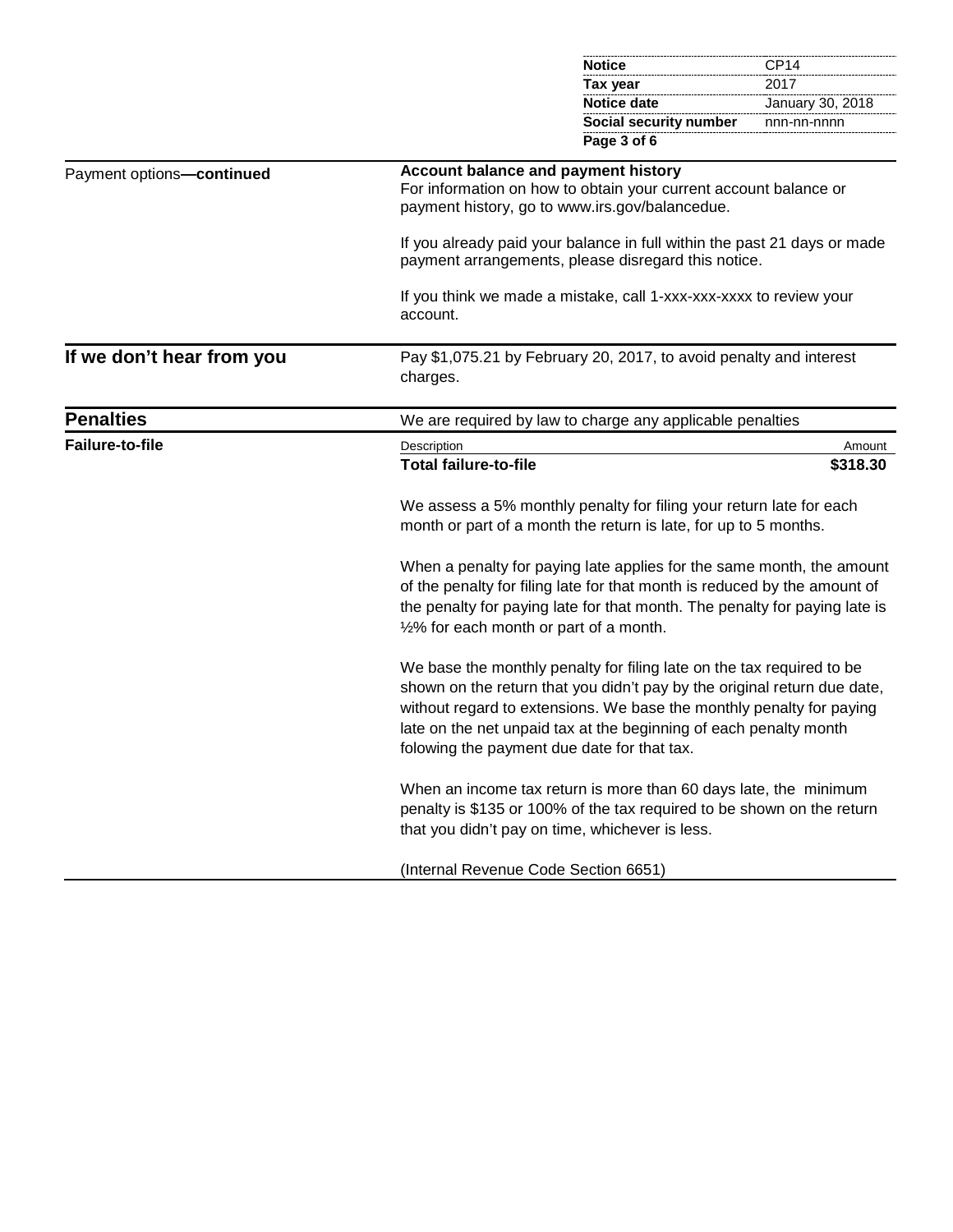| <b>Notice</b>                             | CP <sub>14</sub> |
|-------------------------------------------|------------------|
| Tax year                                  | 2017             |
| Notice date                               | January 30, 2018 |
| <b>Social security number</b> nnn-nn-nnnn |                  |
| Page 4 of 6                               |                  |

| Penalties - continued                    |                                                                                                                                                                                                                                                                                                                                                                                                                                                                                                                                                     |          |  |
|------------------------------------------|-----------------------------------------------------------------------------------------------------------------------------------------------------------------------------------------------------------------------------------------------------------------------------------------------------------------------------------------------------------------------------------------------------------------------------------------------------------------------------------------------------------------------------------------------------|----------|--|
| Failure-to-pay                           | Description<br>Amount                                                                                                                                                                                                                                                                                                                                                                                                                                                                                                                               |          |  |
|                                          | <b>Total failure-to-pay</b>                                                                                                                                                                                                                                                                                                                                                                                                                                                                                                                         | \$633.30 |  |
|                                          | We assess a 1/2% monthly penalty for not paying the tax you owe by<br>the due date. We base the monthly penalty for paying late on the net<br>unpaid tax at the beginning of each penalty month following the<br>payment due date for that tax. This penalty applies even if you filed the<br>return on time.                                                                                                                                                                                                                                       |          |  |
|                                          | We charge the penalty for each month or part of a month the payment<br>is late; however, the penalty can't be more than 25% in total.                                                                                                                                                                                                                                                                                                                                                                                                               |          |  |
|                                          | • The due date for payment of the tax shown on a return generally is<br>the return due date, without regard to extensions.<br>• The due date for paying increases in tax is within 21 days of the date<br>of our notice demanding payment (10 business days if the amount in<br>the notice is \$100,000 or more).                                                                                                                                                                                                                                   |          |  |
|                                          | If we issue a Notice of Intent to Levy and you don't pay the balance due<br>within 10 days of the date of the notice, the penalty for paying late<br>increases to 1% per month.                                                                                                                                                                                                                                                                                                                                                                     |          |  |
| Failure-to-pay proper estimated tax      | <b>Description</b>                                                                                                                                                                                                                                                                                                                                                                                                                                                                                                                                  | Amount   |  |
|                                          | Total failure-to-pay proper estimated tax                                                                                                                                                                                                                                                                                                                                                                                                                                                                                                           | \$145.00 |  |
|                                          | When you don't pay enough taxes due for the year with your quarterly<br>estimated tax payments, we charge a penalty for not properly<br>estimating your tax. For information about estimated tax requirements,<br>download Instructions for Form 2210 or Tax Withholding and Estimated<br>Tax (Publication 505) from www.irs.gov or call us for a copy. (Internal<br>Revenue Code section 6654)                                                                                                                                                     |          |  |
| <b>Removal or reduction of penalties</b> | We understand that circumstances-such as economic hardship, a<br>family member's death, or loss of financial records due to natural<br>disaster-may make it difficult for you to meet your taxpayer<br>responsibility in a timely manner.                                                                                                                                                                                                                                                                                                           |          |  |
|                                          | We can generally process your request for penalty removal or<br>reduction quicker if you contact us at the number listed above with the<br>following information:<br>• Identify which penalty charges you would like us to reconsider (e.g.,<br>2016 late filing penalty).<br>• For each penalty charge, explain why you believe it should be<br>reconsidered.<br>If you write us, include a signed statement and supporting<br>documentation for penalty abatement request.<br>We'll review your statement and let you know whether we accept your |          |  |
|                                          | explanation as reasonable cause to reduce or remove the penalty<br>charge(s).                                                                                                                                                                                                                                                                                                                                                                                                                                                                       |          |  |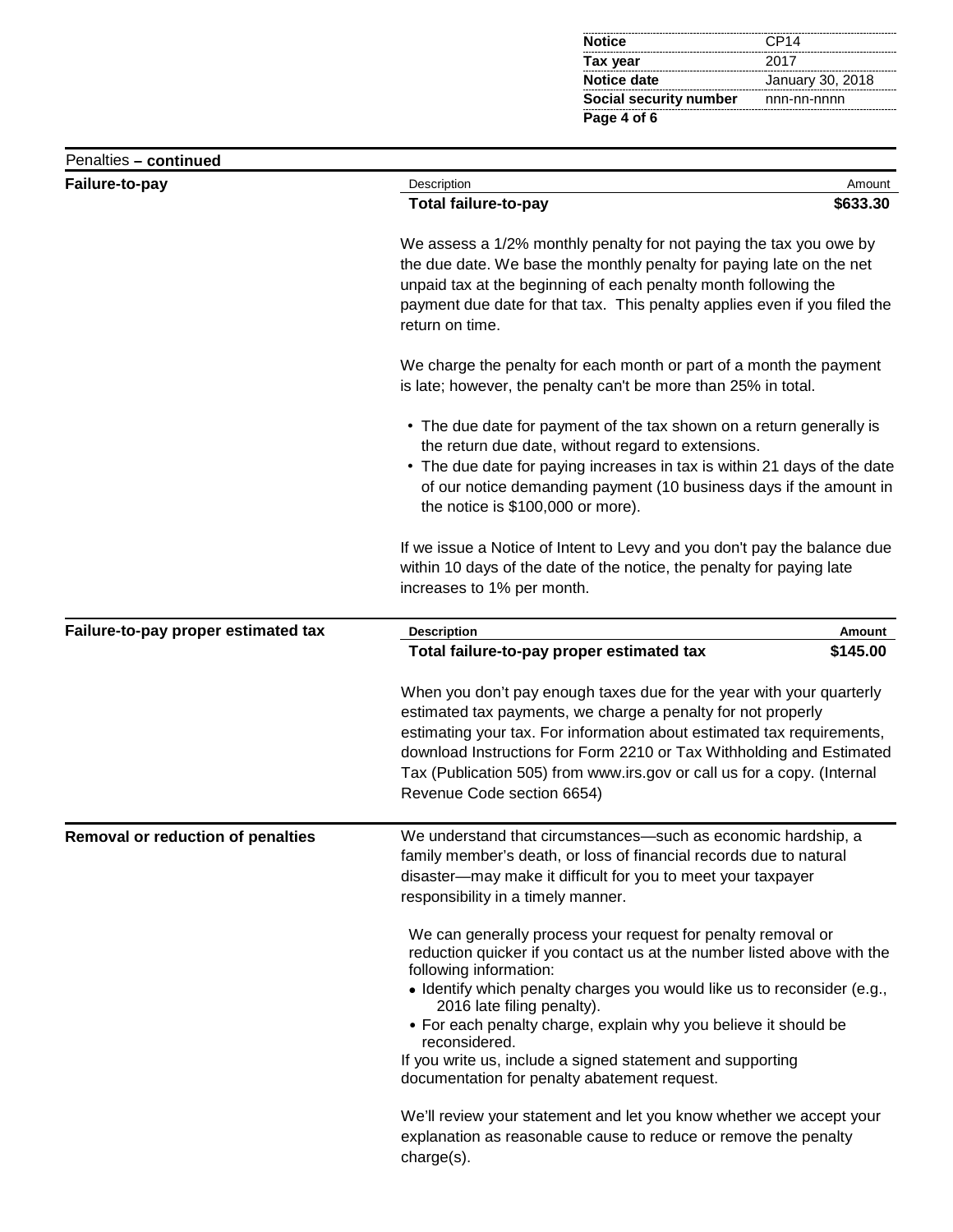| <b>Notice</b>          | CP <sub>14</sub> |
|------------------------|------------------|
| Tax year               | 2017             |
| Notice date            | January 30, 2018 |
| Social security number | nnn-nn-nnnn      |
| Page 5 of 6            |                  |

## **Removal of penalties due to erroneous written advice from the IRS**

If you were penalized based on written advice from the IRS, we will remove the penalty if you meet the following criteria:

- You wrote us asking for written advice on a specific issue
- You gave us adequate and accurate information
- You received written advice from us
- You relied on our written advice and were penalized based on that advice

To request removal of penalties based on erroneous written advice from us, submit a completed Claim for Refund and Request for Abatement (Form 843) to the address shown above. For a copy of the form, go to www.irs.gov or call 1-800-TAX-FORM (1-800-829-3676).

**Interest** Me are required by law to charge interest when you do not pay your liability on time. Generally, we calculate interest from the due date of your return (regardless of extensions) until you pay the amount you owe in full, including accrued interest and any penalty charges. Interest on some penalties accrues from the date we notify you of the penalty until it is paid in full. Interest on other penalties, such as failure to file a tax return, starts from the due date or extended due date of the return. Interest rates are variable and may change quarterly. (Internal Revenue Code Section 6601)

| Description           | Amount   |
|-----------------------|----------|
| <b>Total interest</b> | \$145.00 |

The table below shows the rates used to calculate the interest on your unpaid amount due. For a detailed calculation of your interest, call 1- 800-829-0922.

| <b>Period</b>                       | Interest rate |
|-------------------------------------|---------------|
| October 1, 2016 – December 31, 2016 | 3%            |
| Beginning January 1, 2017           | 3%            |